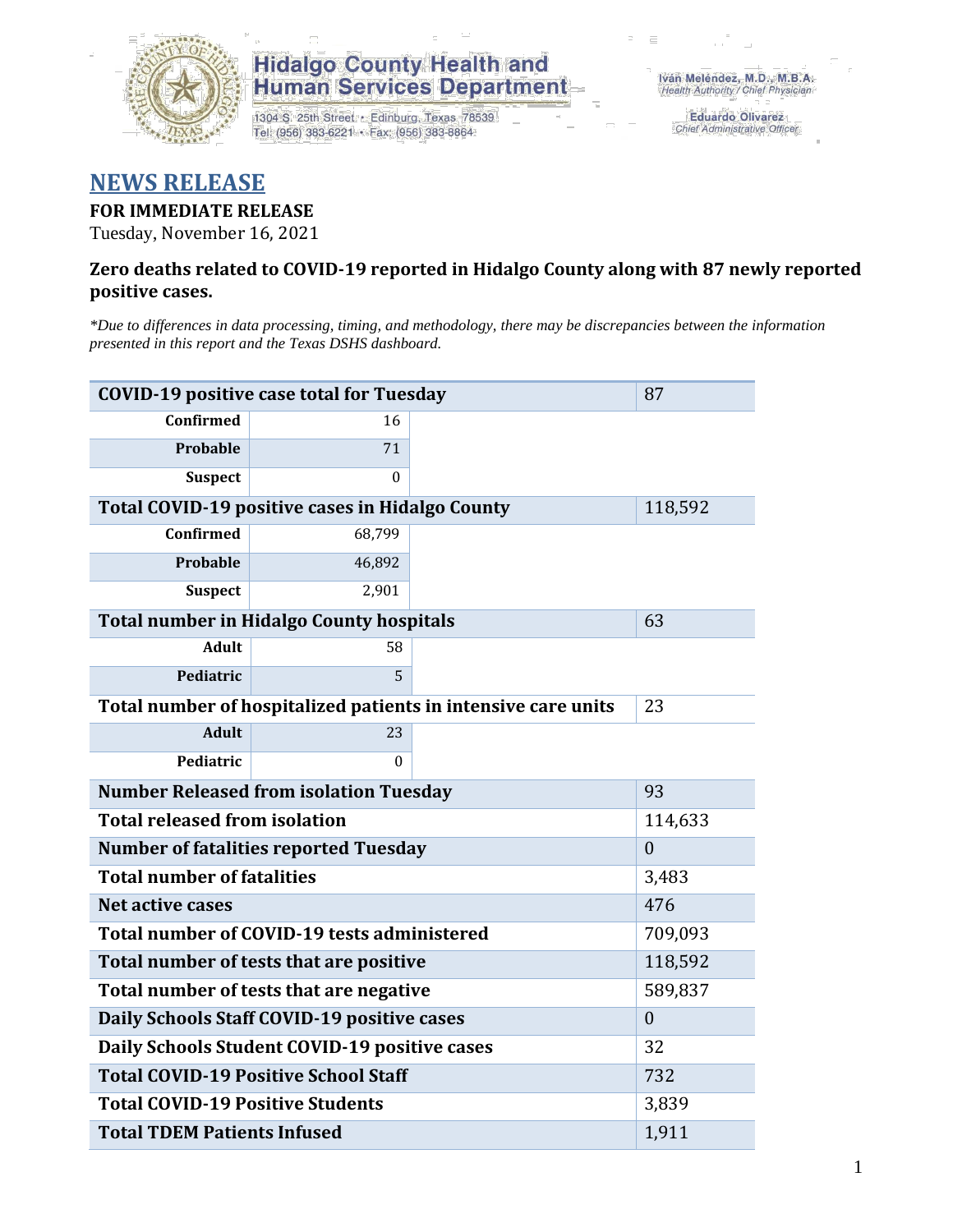

## **Hidalgo County Health and Human Services Department**

1304 S. 25th Street · Edinburg, Texas 78539 Tel: (956) 383-6221 · Fax: (956) 383-8864

**Eduardo Olivarez** Chief Administrative Officer

*Hidalgo County uses the case status definition provided by the Texas Department of State Health Service's 2020 Epi Case Criteria Guide revised November 2020.*

- *1. Confirmed: A person who has tested positive through a molecular or PCR (oral or nasal swabs) test that looks for the presence of the virus's genetic material.*
- *2. Probable: A person who meets presumptive laboratory evidence through detection of COVID-19 by antigen test in a respiratory specimen.*
- *3. Suspect: A person who meets supported laboratory evidence through detection of specific antibodies in serum, plasma, whole body, and no prior history of being confirmed or probable case.*

*For more information of case status definition for COVID-19, please refer to:*

<https://www.dshs.state.tx.us/IDCU/investigation/epi-case-criteria-guide/2020-Epi-Case-Criteria-Guide.pdf>

| <b>Age Range</b> | <b>Number of Cases</b> |
|------------------|------------------------|
| $0 - 11$         | 35                     |
| 12-19            | 21                     |
| 20s              | 8                      |
| 30 <sub>s</sub>  | 3                      |
| 40s              | 5                      |
| 50s              | 8                      |
| 60s              | 3                      |
| $70+$            | 4                      |
| Total:           | R.                     |

Case Breakdown by Age Group: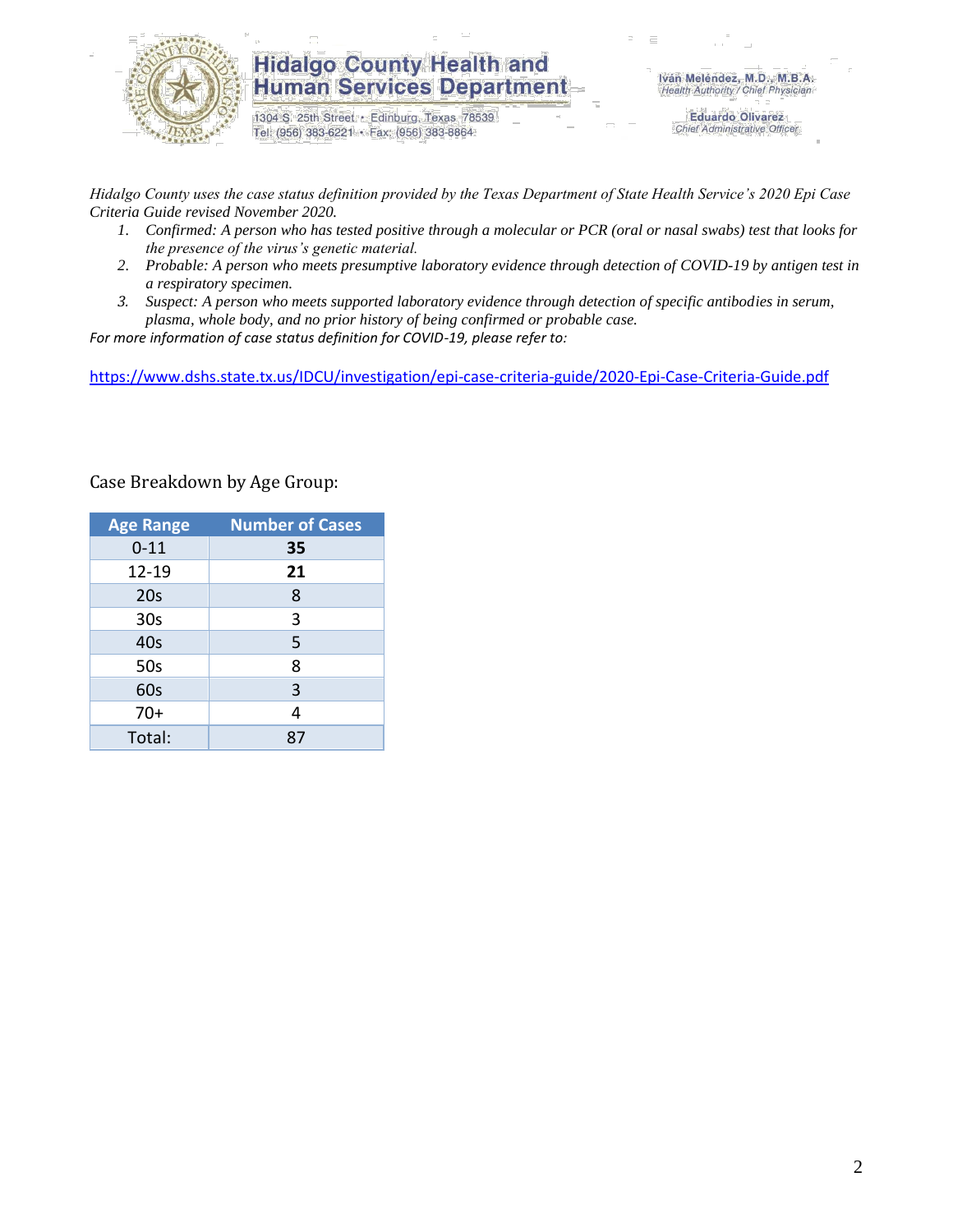

## **Hidalgo County Health and<br>Human Services Department**

1304 S. 25th Street • Edinburg, Texas 78539<br>Tel: (956) 383-6221 • Fax: (956) 383-8864

Eduardo Olivarez<br>Chief Administrative Officer

#### Tuesday, November 16, 2021 positive cases include:

|                         | <b>Age Range</b> | Gender      | <b>City</b> |    | <b>Age Range</b> | <b>Gender</b> | <b>City</b> |
|-------------------------|------------------|-------------|-------------|----|------------------|---------------|-------------|
| $\mathbf{1}$            | $0 - 19$         | F           | Alamo       | 45 | 50s              | F             | McAllen     |
| $\mathbf{2}$            | $0 - 19$         | M           | Alamo       | 46 | 50s              | F             | McAllen     |
| 3                       | $0 - 19$         | M           | Alamo       | 47 | $0 - 19$         | F             | Mercedes    |
| 4                       | $0 - 19$         | M           | Alamo       | 48 | $0 - 19$         | F             | Mercedes    |
| 5                       | $0 - 19$         | M           | Alton       | 49 | $0 - 19$         | M             | Mercedes    |
| 6                       | $0 - 19$         | M           | Alton       | 50 | $0 - 19$         | F             | Mercedes    |
| $\overline{\mathbf{z}}$ | 60s              | F           | Alton       | 51 | $0 - 19$         | M             | Mercedes    |
| 8                       | $70+$            | M           | Alton       | 52 | $0 - 19$         | M             | Mercedes    |
| 9                       | $0 - 19$         | M           | Donna       | 53 | $0 - 19$         | F             | Mercedes    |
| 10                      | $0 - 19$         | F           | Donna       | 54 | 20s              | F             | Mercedes    |
| 11                      | $0 - 19$         | M           | Donna       | 55 | 50s              | F             | Mercedes    |
| 12                      | $0 - 19$         | M           | Donna       | 56 | $0 - 19$         | F             | Mission     |
| 13                      | $0 - 19$         | F           | Donna       | 57 | $0 - 19$         | M             | Mission     |
| 14                      | $0 - 19$         | M           | Donna       | 58 | $0 - 19$         | F             | Mission     |
| 15                      | $0 - 19$         | M           | Donna       | 59 | $0 - 19$         | M             | Mission     |
| 16                      | $0 - 19$         | F           | Donna       | 60 | $0 - 19$         | M             | Mission     |
| 17                      | $0 - 19$         | ${\sf M}$   | Donna       | 61 | 30 <sub>s</sub>  | F             | Mission     |
| 18                      | $0 - 19$         | M           | Donna       | 62 | 40s              | F             | Mission     |
| 19                      | $0 - 19$         | $\mathsf F$ | Donna       | 63 | 40s              | M             | Mission     |
| 20                      | 20s              | M           | Donna       | 64 | 60s              | M             | Mission     |
| 21                      | 20s              | F           | Donna       | 65 | $70+$            | F             | Mission     |
| 22                      | 40s              | M           | Donna       | 66 | $0 - 19$         | M             | Pharr       |
| 23                      | 50s              | M           | Donna       | 67 | $0 - 19$         | F             | Pharr       |
| 24                      | $0 - 19$         | M           | Edinburg    | 68 | 30 <sub>s</sub>  | F             | Pharr       |
| 25                      | $0 - 19$         | M           | Edinburg    | 69 | 60s              | F             | Pharr       |
| 26                      | $0 - 19$         | F           | Edinburg    | 70 | $0 - 19$         | F             | San Juan    |
| 27                      | $0 - 19$         | F           | Edinburg    | 71 | $0 - 19$         | F             | San Juan    |
| 28                      | $0 - 19$         | М           | Edinburg    | 72 | 20s              | F             | San Juan    |
| 29                      | $0 - 19$         | F           | Edinburg    | 73 | 50s              | ${\sf M}$     | San Juan    |
| 30                      | $0 - 19$         | M           | Edinburg    | 74 | $0 - 19$         | F             | Undisclosed |
| 31                      | $0 - 19$         | ${\sf M}$   | Edinburg    | 75 | $0 - 19$         | M             | Undisclosed |
| 32                      | $0 - 19$         | F           | Edinburg    | 76 | $0 - 19$         | F             | Undisclosed |
| 33                      | $0 - 19$         | M           | Edinburg    | 77 | $0 - 19$         | F             | Undisclosed |
| 34                      | 20s              | F           | Edinburg    | 78 | 20s              | M             | Undisclosed |
| 35                      | 20s              | F           | Edinburg    | 79 | 50s              | F             | Undisclosed |
| 36                      | 30 <sub>s</sub>  | F           | Edinburg    | 80 | $0 - 19$         | M             | Weslaco     |